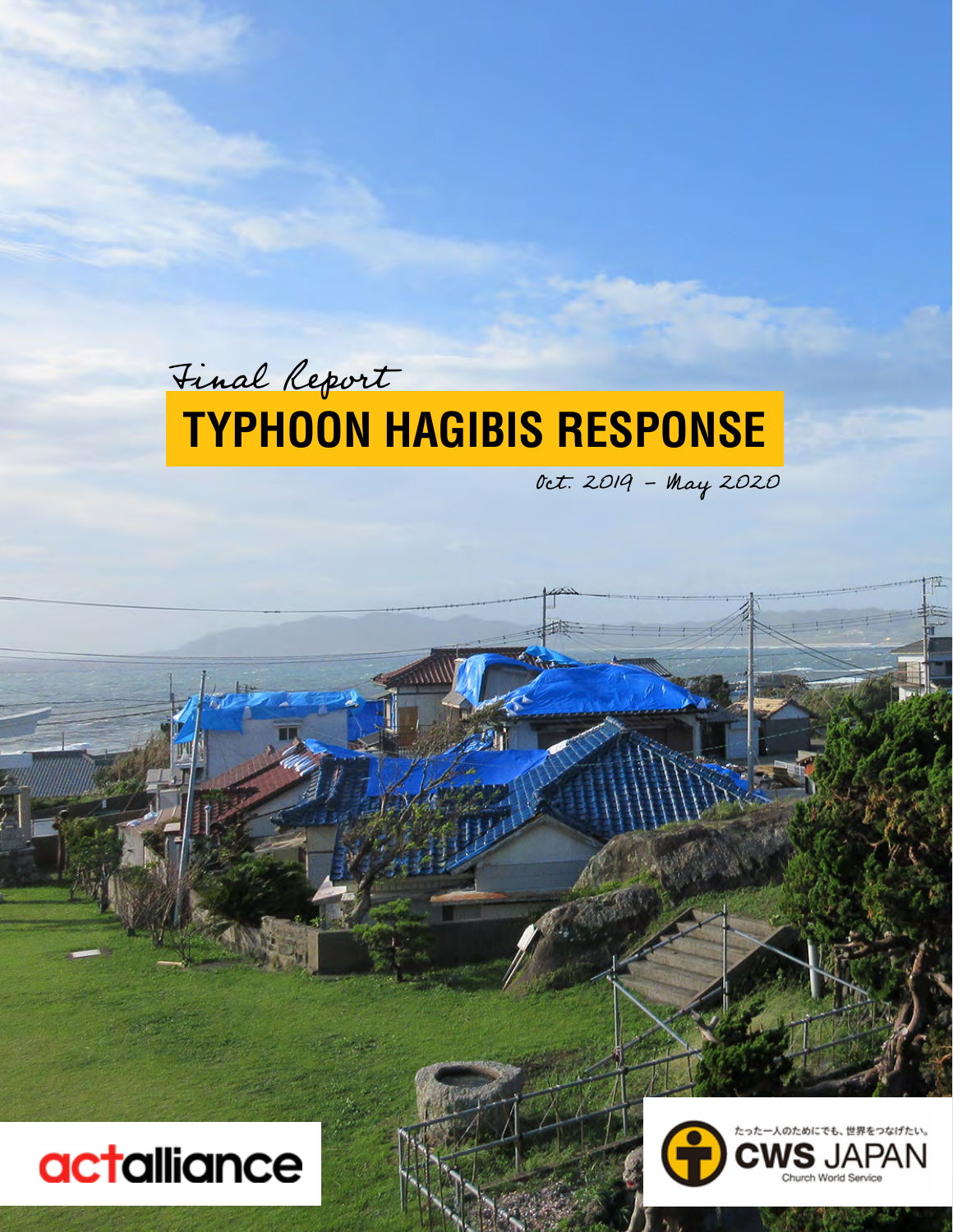Typhoon Hagibis<sup>1</sup> was an extremely devastating tropical cyclone that caused widespread destruction. It lasted from October 6-13, 2019 and was the strongest typhoon in decades to strike mainland Japan. In fact, it was one of the largest typhoons ever recorded.

Widespread torrential rains and strong winds led to flooding and landslides in many parts of central Japan. In just two days, Japan received 30-40% of its usual annual rainfall. Category 5 warnings "… to save your life" were issued, and more than 7 million people in 13 of Japan's 47 prefectures were warned to evacuate.

About a month before Typhoon Hagibis, Typhoon Faxai<sup>2</sup> struck the same area. With winds up to 210km/h, Faxai made landfall in the Kanto region on September 9. It was one of the strongest typhoons to hit the Japanese capital area in a decade. When Hagibis followed a few weeks later, it hit areas that were already vulnerable. For example, Hagibis tore off the temporary plastic sheeting that Japanese Self-Defense Force and firefighters had used to protect roofs that were torn of during Typhoon Faxai. Several more days of heavy rain followed and aggravated the situation. In Chiba Prefecture alone, more than 70,000 houses were fully or partly destroyed by the historic dual disasters.

For most people impacted by typhoons Faxai and Hagibis, the most severe damage was to the roofs on homes. Surprisingly, considering that Japan is highly developed and disaster prone, there is often a shortage of skilled workers after disasters. Roof repairs require skills, experience and risk beyond the capacity of most of the relief organizations who responded first. Gaps in recovery work quickly became evident. With the widespread damage leading to skyrocketing demand, poorer households could not afford repairs.

In the affected areas in Chiba Prefecture where volunteer groups were trying to be helpful, there was a shortage of volunteers to help families with even makeshift repairs like new or more plastic sheeting.

Hearing of this situation, CWS Japan decided to commit to serve this area, especially the most vulnerable people there.

1 AKA, Reiwa 1 East Japan Typhoon or Japan Typhoon No. 19 | 2019. 2 AKA, Reiwa 1 Boso Peninsula Typhoon: 3 dead;147 injured; 390,000+ people urged to evacuate; 934,000 households without power and Total damages from the typhoon in Japan are currently estimated at USD 8.12 billion.

Boso Peninsula Tateyama City Chiba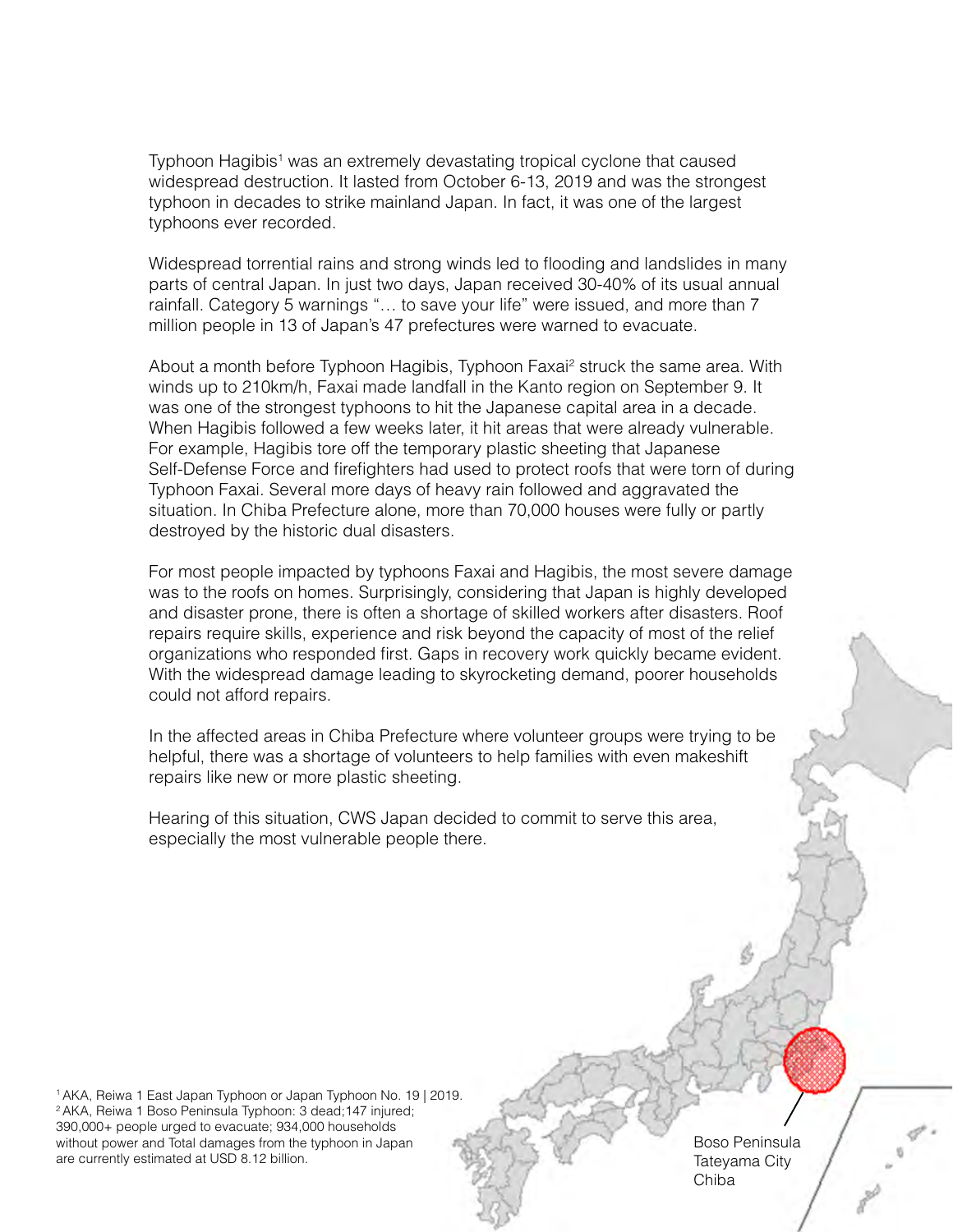## **RESPONSE OVERVIEW**

CWS Japan and our partners focused our response in Tateyama City, which is at southern tip of the Boso Peninsula. With its mild climate, gentle sea breezes and resorts, the area is best known for tourism. However, after the sights and sound changed dramatically when blue plastic sheeted roofs and fallen trees everywhere after the two typhoons left their marks (see photo on the front cover of this report).

A key barrier to timely response was a lack of both skilled responders and volunteers.

In Tateyama City, the situation was so dire that the local Social Welfare Council closed its volunteer center because there were no volunteers to deploy. The temporary disaster waste site in Tateyama City was also closed subsequently. People were, in a way, on their own to recover.

Still, families needed help. Plastic roofing sheets from the first storm had to be repaired or replaced, and newly damaged roofs needed attention. Mold was growing rapidly, which is a health threat to everyone, especially older adults. The rain kept falling, keeping houses from drying out. Some families did not have the means to leave their damp and damaged houses, so they faced the risk of airborne mold spores.

CWS Japan and the National Christian Council in Japan, partnering as the ACT Japan Forum, led the response through the local Social Welfare Council. The response was implemented in cooperation with Operation Blessing Japan, whose experienced staff were especially helpful in volunteer management. With their help, volunteers from the Japan Evangelical Lutheran Church and a local Anglican congregation local joined those from two local non-profits *Awa Bunka Isan* (cultural heritage) *Forum* and *Ossekai*. The volunteers canvassed affected neighborhoods and families to learn about immediate protection needs and immediate recovery priorities.

> **TAN MARIT** cialliance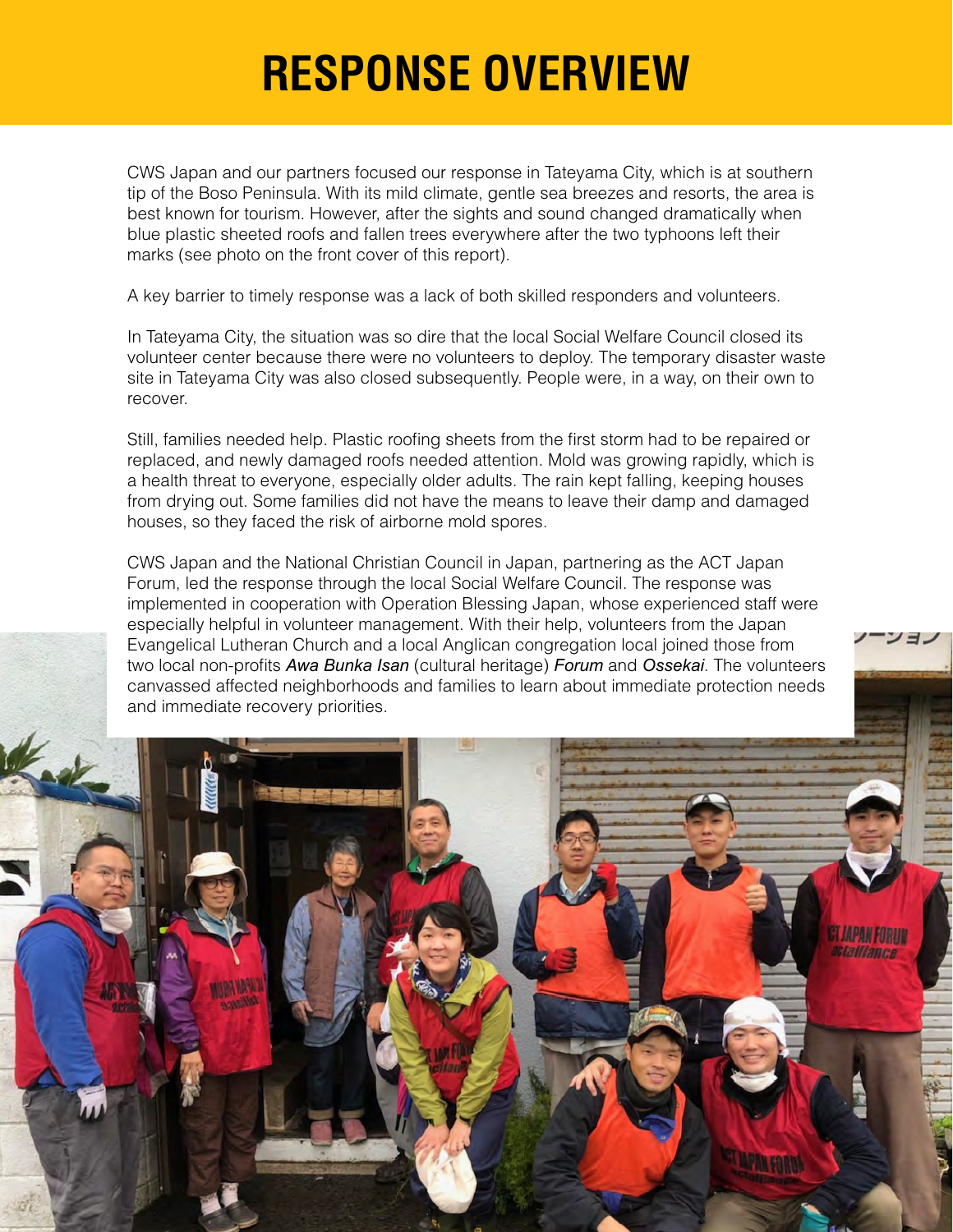## **RESPONSE DETAILS**

#### **DEBRIS REMOVAL & ROOF REPAIRS**

During the first three months of the response, in a joint home/yard restoration initiative, CWS and the ACT Japan Forum mobilized 179 volunteers to directly help 107 families. Out of everyone impacted by the dual typhoons, older adults needed the most help removing debris like fallen trees from their property. For these vulnerable households, debris removal is an encouraging and visible sign of recovery. And without the volunteers, this important first step would not have been possible.

While volunteers could help clear a lot of the debris, they could not manage the larger fallen trees. For safety and efficiency, CWS Japan mobilized Kazegumi Kanto, an association of professionals like carpenters and firefighters, to use heavy machinery, trucks and skilled operators.

Official statistics that were published in



January showed that Typhoon Hagibis alone damaged 94,139 houses. As affected communities focused on their recovery, people in Tateyama City struggled. A limited number of carpenters and roofers were available to help. Some families learned that they would likely wait at least a year for permanent repairs. And even when these repairs would be done, one in three affected families did not have insurance that would cover the costs. Meanwhile, the temporary plastic sheeting that had been covering many homes was quickly becoming degraded and ineffective.

These conditions were the basis for prioritizing who needed help most. Because of generous donations to CWS Japan, the team was able to reach out further to secure help from church groups in Hiroshima as well as technical training for volunteers and community members to organize more durable and better secured plastic roofing. We secured technical information and education opportunities so that volunteers and community members could learn how to help vulnerable families, especially single older adults. By Christmas 2019, the situation was under control and follow-up work was transitioned to local partners, *Awa Bunka Isan Forum* and *Ossekai* and a new faith partner, St. Andrew's Anglican Church.

A key achievement for CWS Japan and ACT Japan Forum in this response is that new civil society partners have sustained their support to families. For example, by February 2020, Osekkai helped another 78 families repair their roofs with the improved materials and methods tested early on. Additionally, the St. Andrew's local parish priest was introduced personally by our CWS Program Director to the Tateyama City Social Welfare Council at their request for follow-up.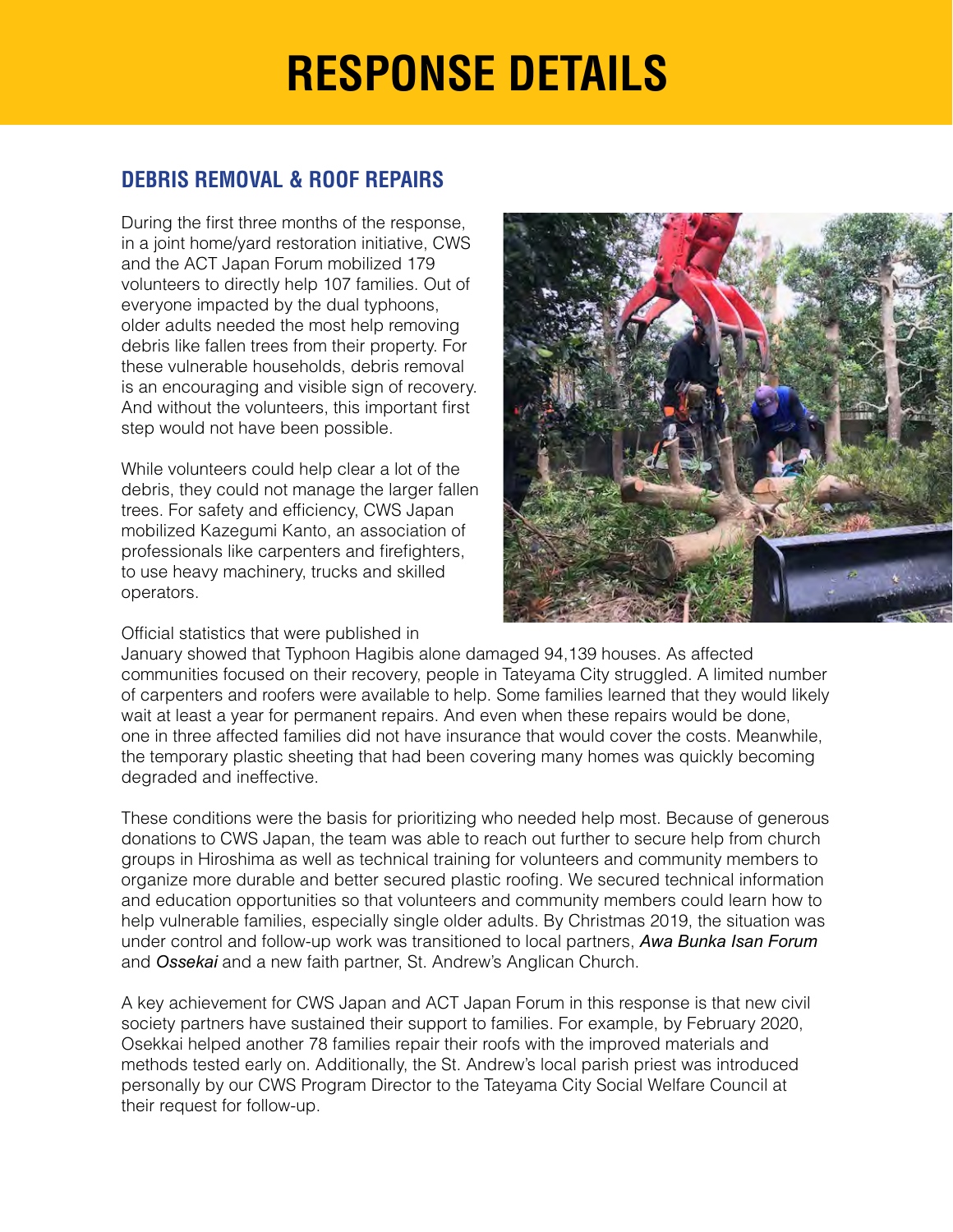#### **"CITIZEN SOCIAL WORKER" DEVELOPMENT**

Through the process of prioritizing families who were especially vulnerable, another new partnership--with **Mission Karashidane** (mustard seed)<sup>1</sup>--began.

*Mission Karashidane* is a social service organization focused on care and livelihood opportunities for people who are differently abled. In a joint initiative for Citizen Social Worker development, we developed a guidebook for self-education and practical action for people who want to engage responsibly during disaster response.

The inspiration for the initiative came from what we witnessed during the community canvassing. For a number of reasons, some of the most vulnerable community members--older adults with dementia or families with members who had special needs--were not prioritized for assistance. We saw these groups falling through the cracks of the response. Together with our faith and secular partners, we decided to focus on these households. Equipping citizens and volunteers to responsibly and expertly support these overlooked community members during a response would be key.<sup>2</sup>



*The Citizen Social Worker Guidebook*

#### Led by the CWS Japan team, the framework and

guide for mutual self- and volunteer help in communities is now in place. Citizen social workers are the foundation of a more inclusive response methodology, which also relies on strengthened networking among churches, faith-based organizations and secular civil society. CWS Japan is grateful for the opportunity to create a toolkit and guidelines<sup>3</sup> that will help make invisible vulnerable disaster victims more visible for the future.

In addition to the toolkit, CWS Japan also shared a disaster risk reduction lessons learned report in 2020 to highlight a variety of topics: the role of media in disaster response; structural flood mitigation and disaster waste management; help for the most vulnerable; and volunteering.

- <sup>2</sup>This response's focus on a few vulnerable populations, has led to further study and consideration to also focus on migrants and minorities, when needed, in future humanitarian respsonse efforts.
- <sup>3</sup> Because of COVID-19 movement restrictions, in-person training workshops had to be postponed indefinitely. However, an educational / training video was shared widely in May 2020.

<sup>&</sup>lt;sup>1</sup> [https://en.wikipedia.org/wiki/Parable\\_of\\_the\\_Mustard\\_Seed#Narrative](https://en.wikipedia.org/wiki/Parable_of_the_Mustard_Seed#Narrative)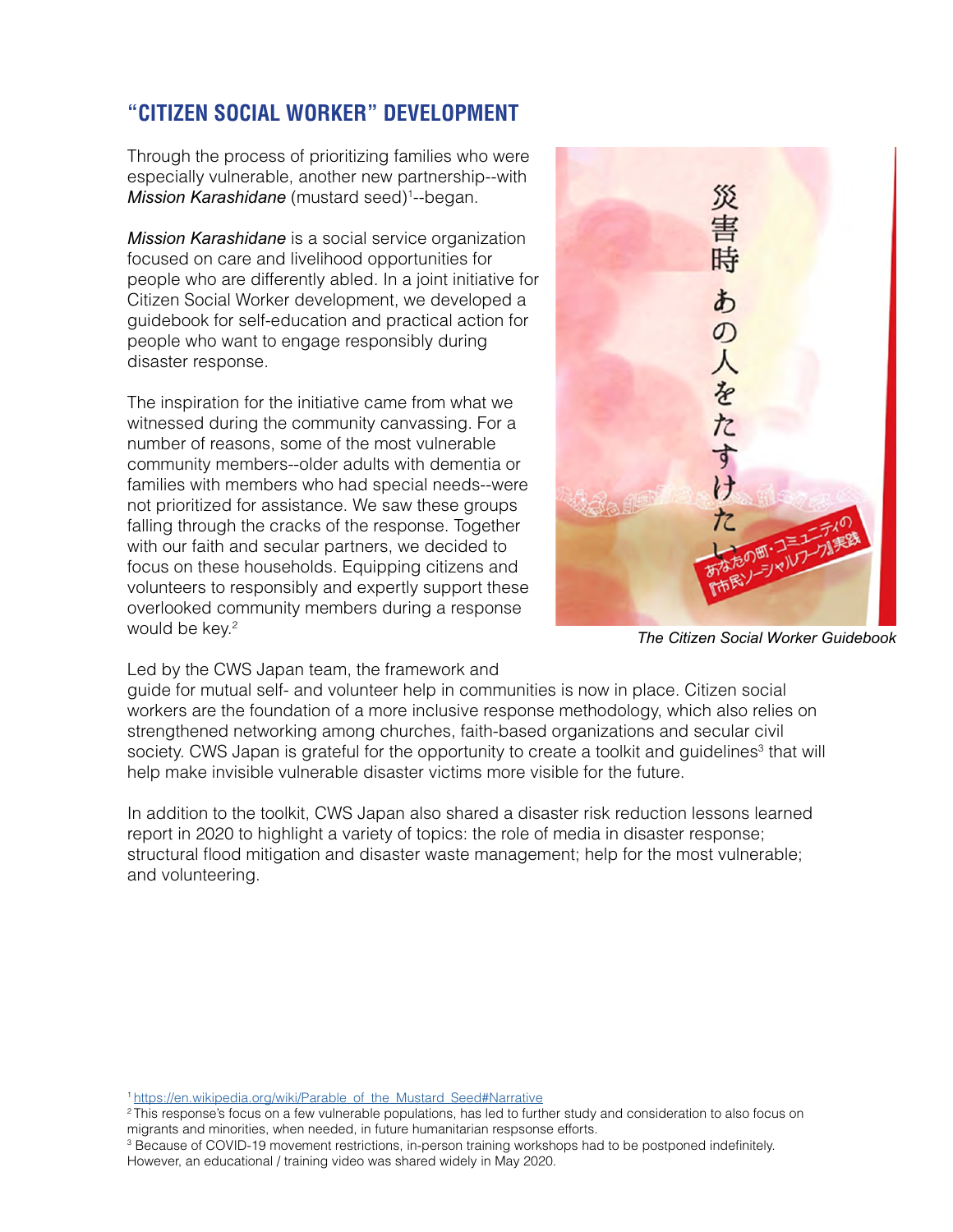### **DISASTER RISK REDUCTION LESSONS LEARNED**

Finally, since every disaster offers an opportunity to learn, and to enhance resilience towards future disasters, CWS Japan has published "Lessons from Hagibis: Learning to cope with intensifying disasters in the age of new normal."

Key lessons learned included:

- comprehensive news broadcasts helped early evacuation
- in future responses, more attention must be paid to people with special needs<sup>1</sup>
- a shortage of skilled volunteers affects early recovery
- with regard to infrastructure and government responsibilities, effective flood protection structures<sup>2</sup> and more space for responsibly-managed disaster waste are essential

[The report is available here.](https://www.preventionweb.net/publications/view/70765)





<sup>1</sup> There is growing recognition of this issue globally, especially as many countries have growing senior-citizen populations and greater awareness of the rights of people with disabilities. CWS is active in dialogues about and action on these issues.

<sup>2</sup> The types of structures, of course, vary from a highly developed country like Japan to less developed ones like Myanmar and Cambodia, for example. Nonetheless, the lesson applies and must be given as much attention as practically possible in local contexts and with local resources: government, civil society, et al.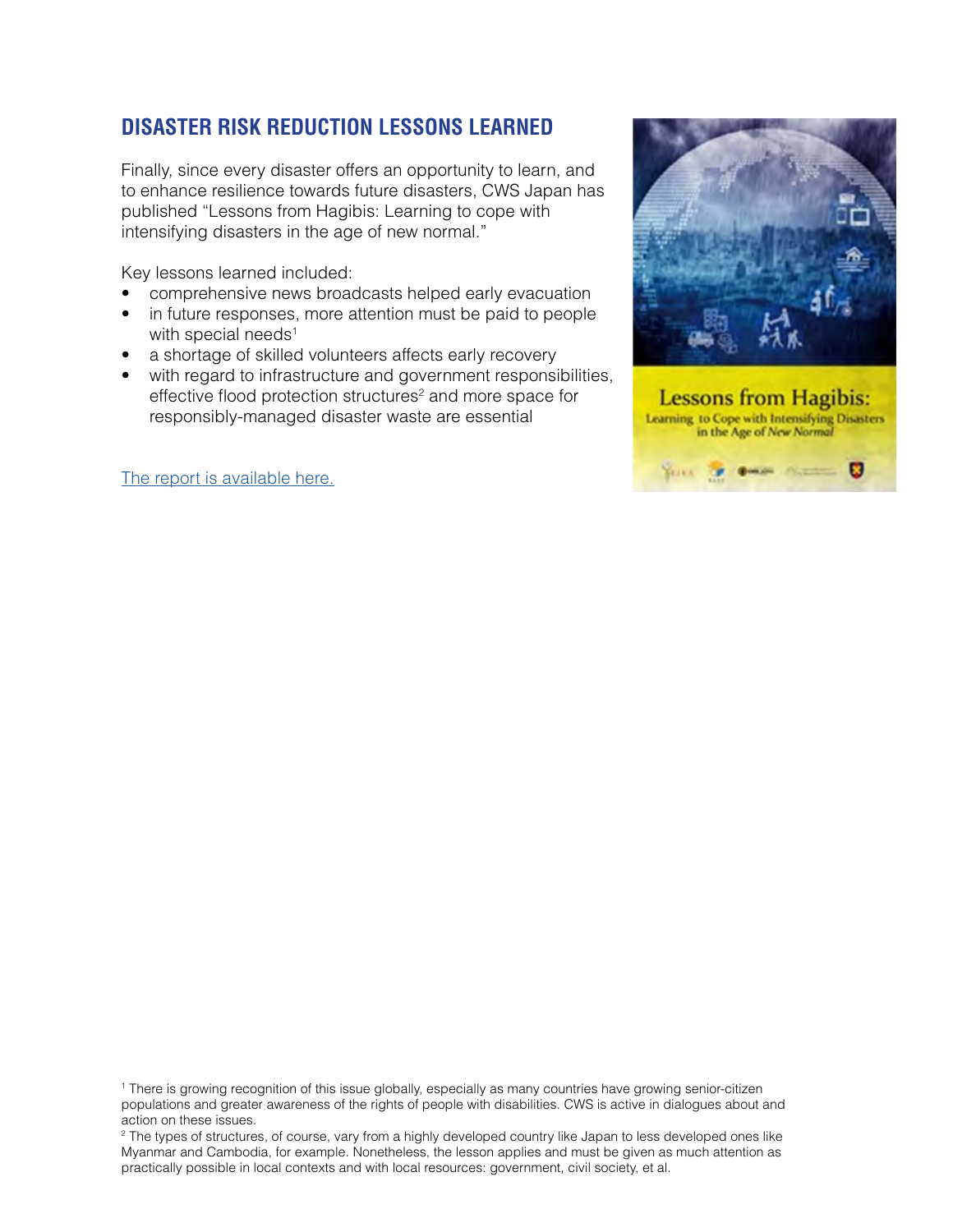# **FINANCIAL OVERVIEW**

CWS is grateful for generous support from the United Church of Canada, the United Church of Christ, the Evangelical Lutheran Church in America, Week of Compassion, Church of Brethren, and other donors who made our shared response to one of Japan's worst natural disasters in recent history possible. Contributions totaling 9,538,848 JPY (≈\$88,323) were essential to all aspects of the response success.

| <b>Date</b>    | <b>Donor</b>                                | (JPY)     |
|----------------|---------------------------------------------|-----------|
| Oct. 17, 2019  | United Church of Canada / IBS Shadan        |           |
| Nov. 8, 2019   | Church of the Brethren                      | 812,925   |
| Nov. 13, 2019  | Week of Compassion                          | 2,698,250 |
| Nov. 18, 2019  | Evangelical Lutheran Church in America      | 2,695,500 |
| Nov. 26, 2019  | United Church of Christ (CGMB) / IBS Shadan | 1,000,000 |
| Dec. 23, 2019  | Rikko Jogakuin Secondary School             | 236,820   |
| March 23, 2020 | Fuchu Nakagawara Church                     | 52,030    |
| April 20, 2020 | United Church of Christ Doshisha Church     |           |
|                | <b>TOTAL I</b>                              | 9,538,848 |

Spending summary:

| #                  | <b>Inputs</b>                                  | <b>Budget</b><br>(USD) | <b>Spending</b><br>(JPY) | <b>USD</b><br><b>Equivalent</b> |  |
|--------------------|------------------------------------------------|------------------------|--------------------------|---------------------------------|--|
|                    | Home/yard repairs and restoration              | \$32,407               | 2,702,310                | \$25,021                        |  |
| $\mathbf{2}$       | Volunteer management / material sharing        | \$46,296               | 3,583,910                | \$33,184                        |  |
| 3                  | Lessons/learning (info gathering & publishing) | \$5,556                | 600,000                  | \$5,556                         |  |
| Operations/Support |                                                |                        |                          |                                 |  |
|                    | CWS response coordinator                       | \$5,556                | 777,887                  | \$7,203                         |  |
| $\mathbf{2}$       | Coordination / indirect costs                  | \$8,981                | 970,000                  | \$8,981                         |  |
| 3                  | <b>Miscellaneous</b>                           | \$1,204                | 130,000                  | \$1,204                         |  |
| Total              |                                                | \$100,000              | 8,764,107                | \$81,149                        |  |
| <b>Balance</b>     |                                                |                        | 774,741                  | \$7,174                         |  |

*Note: Rikkyo Jogakuin Secondary School, Fuchu Nakagawara Church, United Church of Christ Doshisha Church, and the United Church of Christ have agreed that remaining funds can be used for ongoing COVID-19 response for the vulnerable people in Japan, as well as for future ACT Japan Forum emergency responses in Japan.*